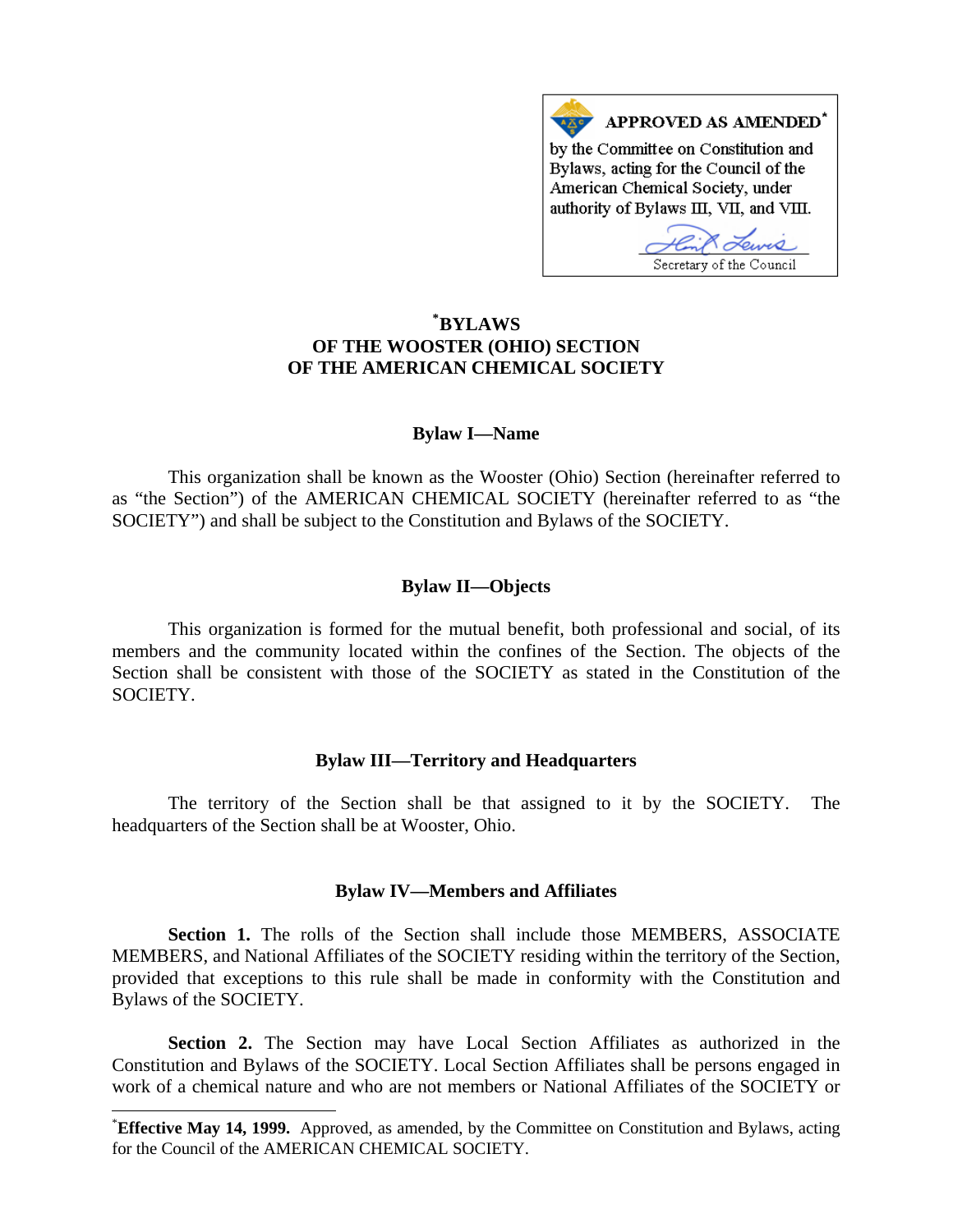students matriculating or specializing in chemistry or chemical engineering at any college or university within the Section area.

**Section 3.** Members and affiliates shall have such rights and privileges as are accorded them by the Constitution and Bylaws of the SOCIETY. All members may vote. ASSOCIATE MEMBERS may not hold office. Affiliates are not entitled to vote or to hold office. Affiliates may serve as members of working committees.

#### **Bylaw V—Organization**

**Section 1.** The officers of the Section shall be a Chair, a Vice-Chair, a Secretary, and a Treasurer. The Vice-Chair shall be considered as the Chair-Elect and shall become Chair for the ensuing year. The officers, Councilors, and Alternate Councilors must be MEMBERS.

Section 2. The Chair, or if absent, the Vice-Chair, or if absent, the Secretary, shall preside at all meetings of the Section and of the Executive Committee.

**Section 3.** The Secretary shall keep a record of the proceedings of both the Section and the Executive Committee; shall, in cooperation with the Executive Committee, make the reports required by the Constitution and Bylaws of the SOCIETY; shall, under the direction of the Chair, issue notices to the members and affiliates and to the Executive Committee; and shall perform all other duties usual to this office.

 **Section 4.** The Treasurer shall have charge of all funds belonging to the Section and shall make all collections of dues; shall make all disbursements, provided, however, that all bills shall be approved by the Executive Committee before payment; shall make the reports required by the Constitution and Bylaws of the SOCIETY; and shall make a summary report to the Section at the last meeting of the term of office.

# **Bylaw VI—Election of Officers, Councilors, and Alternate Councilors**

**Section 1.** The officers shall be elected by a mail ballot of the members taken after the October meeting and shall serve for a term of one year except as provided in Section 3 of this bylaw. As soon as practicable after the October meeting the Secretary shall mail ballots to all members entitled to vote. The Chair shall appoint two tellers to tabulate the vote. The tellers are not to be candidates for election. The polls shall close not later than the day preceding the November meeting so that the tellers may have their report ready for the November meeting. The new officers shall take office on January 1 following their election.

**Section 2.** In the event of a vacancy in the office of Chair, the Vice-Chair shall assume the added duties of the Chair for the unexpired term. All other vacancies shall be filled by the Executive Committee by interim appointment for the period up to the next annual election, at which time the Section shall elect a member to fill the unexpired term, if any. In the event the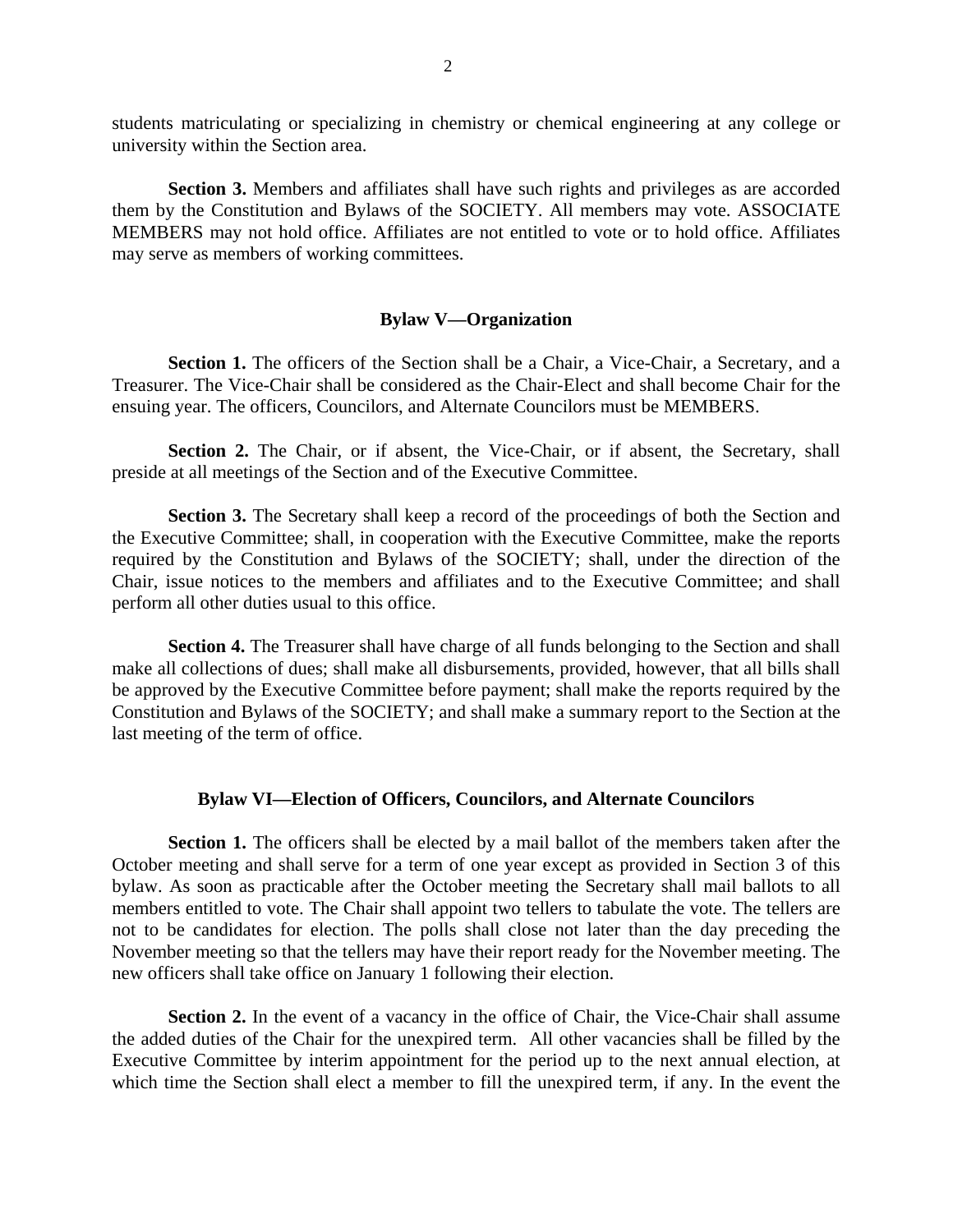office of Vice-Chair is filled by such interim appointment, the Section shall elect both a Chair and a Vice-Chair at its annual election.

 **Section 3.** Councilors and Alternate Councilors shall be elected for a period of three years. An Alternate Councilor may be elected as an officer of the Section, but upon election, must resign from the position as Alternate Councilor.

**Section 4.** The Chair of the Section shall appoint a Membership/Nominating Committee, which shall present the names of at least one candidate for each office at the October meeting, at which time any additional nominations shall be received from the floor of the meeting.

#### **Bylaw VII—Recall of Elected Officials**

**Section 1.** The elected officials of the Section are subject to recall for neglect of duties or conduct injurious to the SOCIETY.

**Section 2.** The recall of an official shall be initiated when a signed petition, indicating in writing the specific charges and reasonable substantiating evidence, is submitted to the Chair from at least five (5) voting members of the Section. In the event the Chair is the official in question, the Vice-Chair shall receive the petition and shall assume the duties of the office of Chair with respect to the issue until the issue is resolved.

**Section 3.** The Chair shall without delay determine that the petitioners are aware of the gravity of their actions and the procedures to be followed. The Chair shall seek an alternate resolution to the problem and a withdrawal of the petition at this time. In the absence of a resolution to the problem, the Chair shall present the issue to the Executive Committee as a new business item at the next Executive Committee meeting.

- (a) The Executive Committee shall promptly continue the recall process or dismiss the petition as ill-founded or find an alternative solution to the problem. The Chair shall promptly inform the petitioners and the official of the decision of the Executive Committee.
- (b) If the proceedings continue, the Chair shall assign the duties of the official to another qualified member of the Section until the issue is resolved.
- (c) If the proceedings continue, the official shall be offered an opportunity to answer the allegations in the petition before the Executive Committee.

Every reasonable effort shall be made to contact the official throughout this procedure. That effort shall include a certified letter to the last known address on the official SOCIETY membership rolls. Upon notification, the official shall have thirty (30) days to make a written response to the allegations. The Executive Committee shall decide whether to proceed after studying the official's response. The Chair shall inform the official and the petitioners of the decision of the Executive Committee.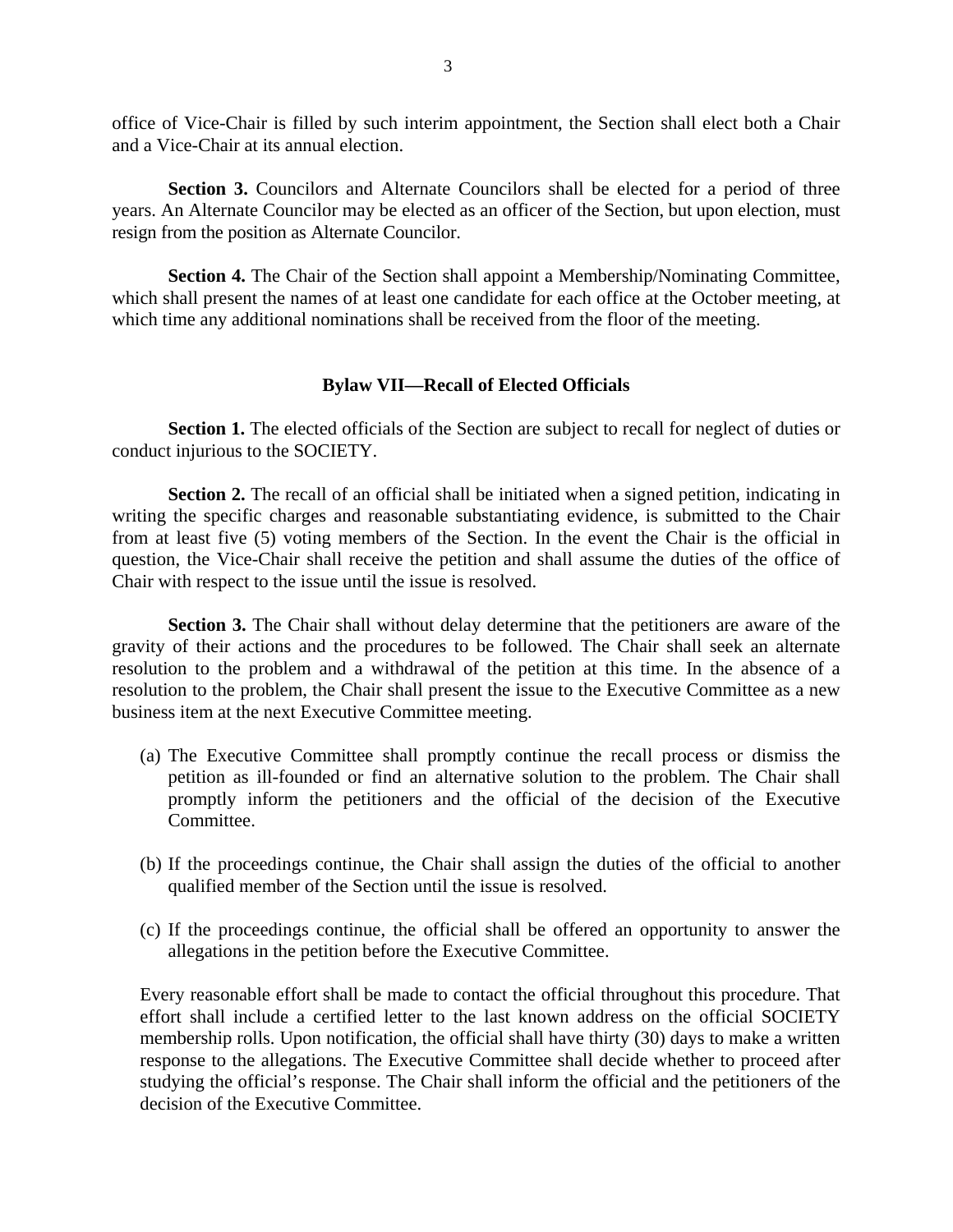If no contact with the official can be made after a reasonable effort, the Executive Committee may remove the official in question with a two-thirds (2/3) vote of the remaining members of the Executive Committee.

- (d) If the proceedings continue, the official shall choose one of the following options:
	- (1) The official may resign.
	- (2) The official may request a recall vote in the same manner as the original election, which must be consistent with the Section bylaws. The voting membership shall be informed, through brief written statements prepared by the Executive Committee and the official, of the issues involved with the recall vote. Both statements shall be given to the voting membership before the vote is taken.
	- (3) The official may choose not to respond and thus forfeit the position.

**Section 4.** The vacancy provisions of the bylaws shall be used to fill a vacancy caused by a recall process. The membership of the Section and the Executive Director of the SOCIETY shall be informed of the results of the recall process and the replacement of the official.

### **Bylaw VIII—Committees**

**Section 1.** The standing committees of the Section shall include the Executive Committee, the Membership/Nominating Committee, the Public Relations Committee, the Publications Committee, the Awards Committee, and such other committees as determined by the Executive Committee.

**Section 2.** The Executive Committee shall consist of the officers. Councilors and Alternate Councilors, the Immediate Past Chair, and the chairs of the standing committees. The Chair of the Section shall appoint the chairs of the standing committees from among the MEMBERS. Such appointments must be approved by the officers, Councilors, and Alternate Councilors.

 **Section 3.** The Membership/Nominating Committee shall consist of at least two members, who shall be appointed by the Chair as soon after taking office as convenient and shall hold their appointments until their successors are appointed. This committee shall develop ways of increasing active membership within the Local Section and shall be in charge of nominating MEMBERS for office at the October meeting.

 **Section 4.** The Public Relations Committee shall consist of two or more members and shall take charge of organizing the local public outreach programs, the Chemistry Olympiad, and programs associated with National Chemistry Week.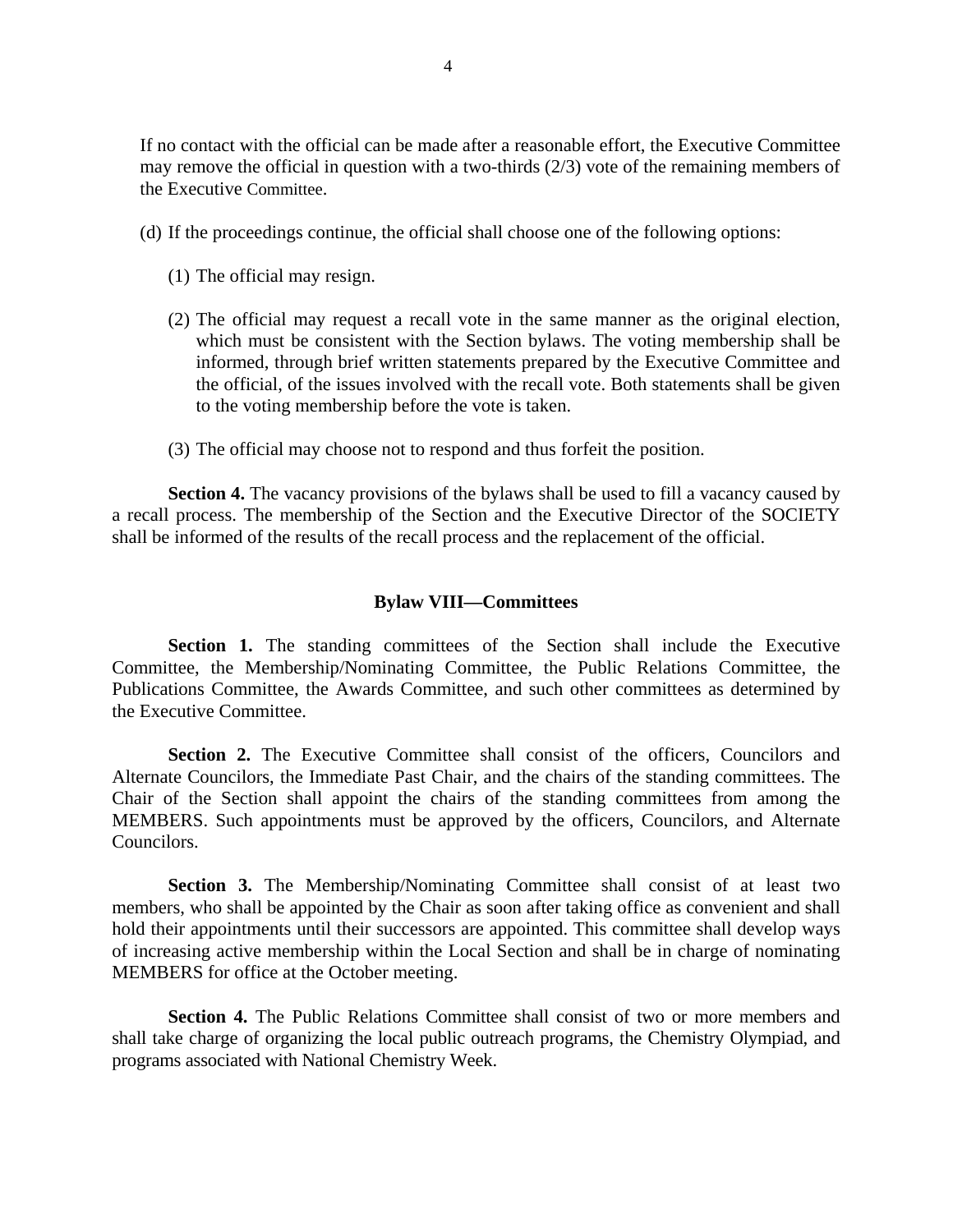**Section 5.** The Publications Committee shall consist of at least two members and shall take care of creating and circulating the Local Section's newsletter, as well as arranging for the reporting of news from the Section to the Local Section publication that covers the Wooster (Ohio) Section activities, and such other matters of a similar nature as may be necessary.

 **Section 6.** The Awards Committee shall consist of the Chair of the Section and at least two other members of the Section. They shall choose the type of awards and supervise the administration of any contests incidental to the selection of the award winners.

#### **Bylaw IX—Meetings and Quorum**

 **Section 1.** The Section shall hold not less than eight regular meetings each year, preferably monthly.

 **Section 2.** Due notice of all meetings shall be sent to each member and affiliate of the Section. A quorum for all meetings of the Section shall consist of five percent (5%) of the members of the Section.

 **Section 3.** The rules of order in the conduct of Section meetings not specifically provided in these bylaws or in the SOCIETY's documents shall be the most recent edition of *Robert's Rules of Order, Newly Revised.*

#### **Bylaw X—Dues**

 **Section 1.** All assigned National Affiliates and members of the Section, except MEMBERS in emeritus status of the SOCIETY, may be requested to pay voluntarily such annual Local Section dues as may be set by the Executive Committee before November 1 for the following year.

 **Section 2.** The annual dues of Local Section Affiliates shall be set by the Executive Committee in accordance with the Constitution and Bylaws of the SOCIETY.

 **Section 3.** Local Section dues for assigned National Affiliates and members, except MEMBERS in emeritus status of the SOCIETY, and Local Section Affiliates shall be payable in advance in January.

**Section 4.** Members and National Affiliates of the SOCIETY transferring to the Wooster (Ohio) Section after April 1 shall not pay Local Section dues for the current year.

#### **Bylaw XI—Amendments**

Any proposed amendment or amendments to these bylaws may be presented in writing at any regular meeting of the Section by any five members. Notice of such proposed amendment or